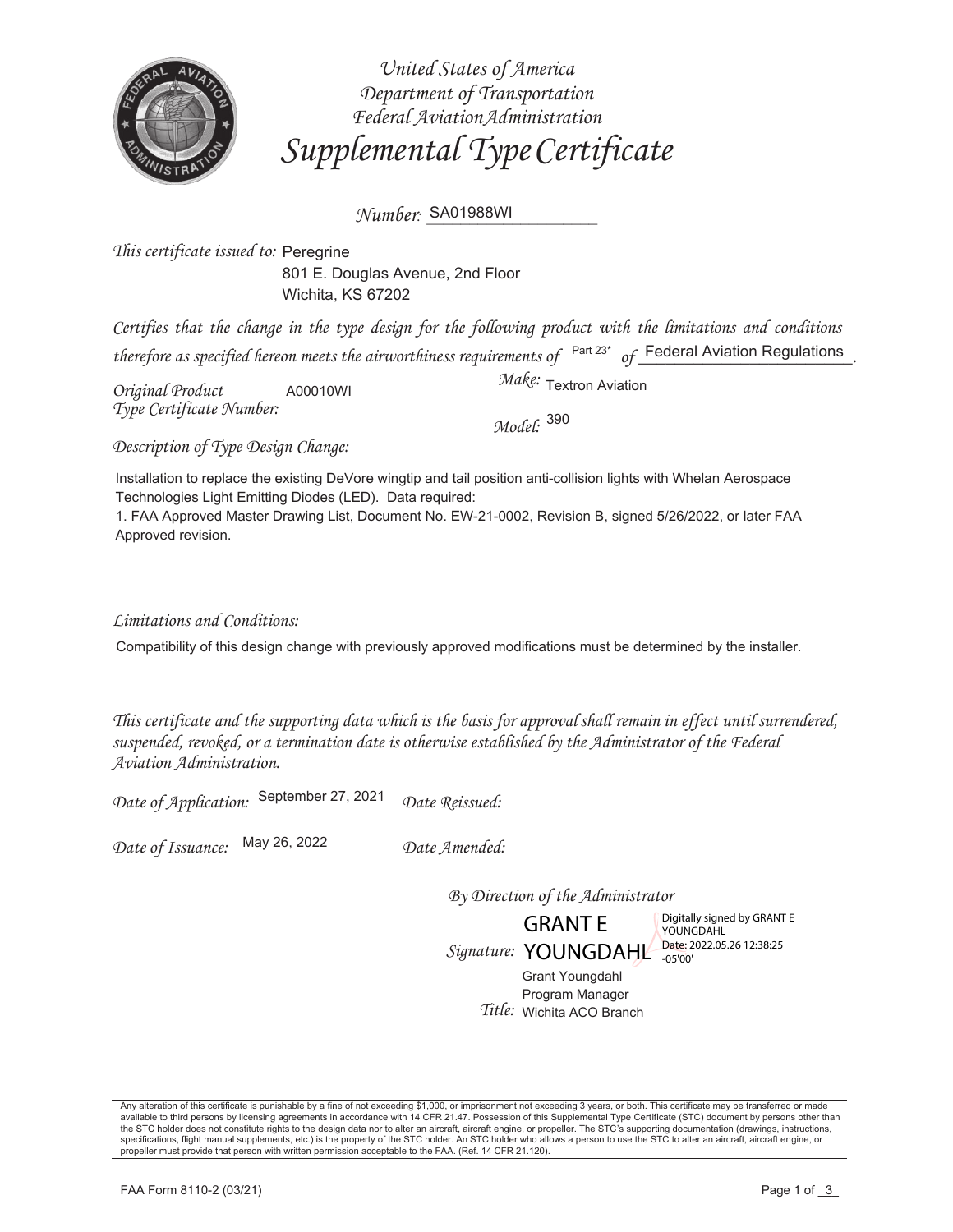

*United States of America Department of Transportation Federal Aviation Administration Supplemental Type Certificate* 

*Number: \_\_\_\_\_\_\_\_\_\_\_\_\_\_\_\_\_\_\_\_* SA01988WI

*INSTRUCTIONS: The transfer endorsement below may be used to notify the appropriate FAA Aircraft Certification Office of the transfer of this Supplemental Type Certificate. The FAA will reissue the certificate in the name of the transferee and forward it to him.*

## *Transfer Endorsement*

*Transfer the ownership of Supplemental Type Certificate Number: \_\_\_\_\_\_\_\_\_\_\_\_\_\_\_*

*To (Name and address of transferee):* 

*From (Name and address of grantor):* 

*Extent of Authority (if licensing agreement):* 

Date of transfer:

*Signature of grantor: \_\_\_\_\_\_\_\_\_\_\_\_\_\_\_\_\_\_\_\_\_\_\_\_\_*

Any alteration of this certificate is punishable by a fine of not exceeding \$1,000, or imprisonment not exceeding 3 years, or both. This certificate may be transferred or made<br>available to third persons by licensing agreem the STC holder does not constitute rights to the design data nor to alter an aircraft, aircraft engine, or propeller. The STC's supporting documentation (drawings, instructions, specifications, flight manual supplements, etc.) is the property of the STC holder. An STC holder who allows a person to use the STC to alter an aircraft, aircraft engine, or propeller must provide that person with written permission acceptable to the FAA. (Ref. 14 CFR 21.120).